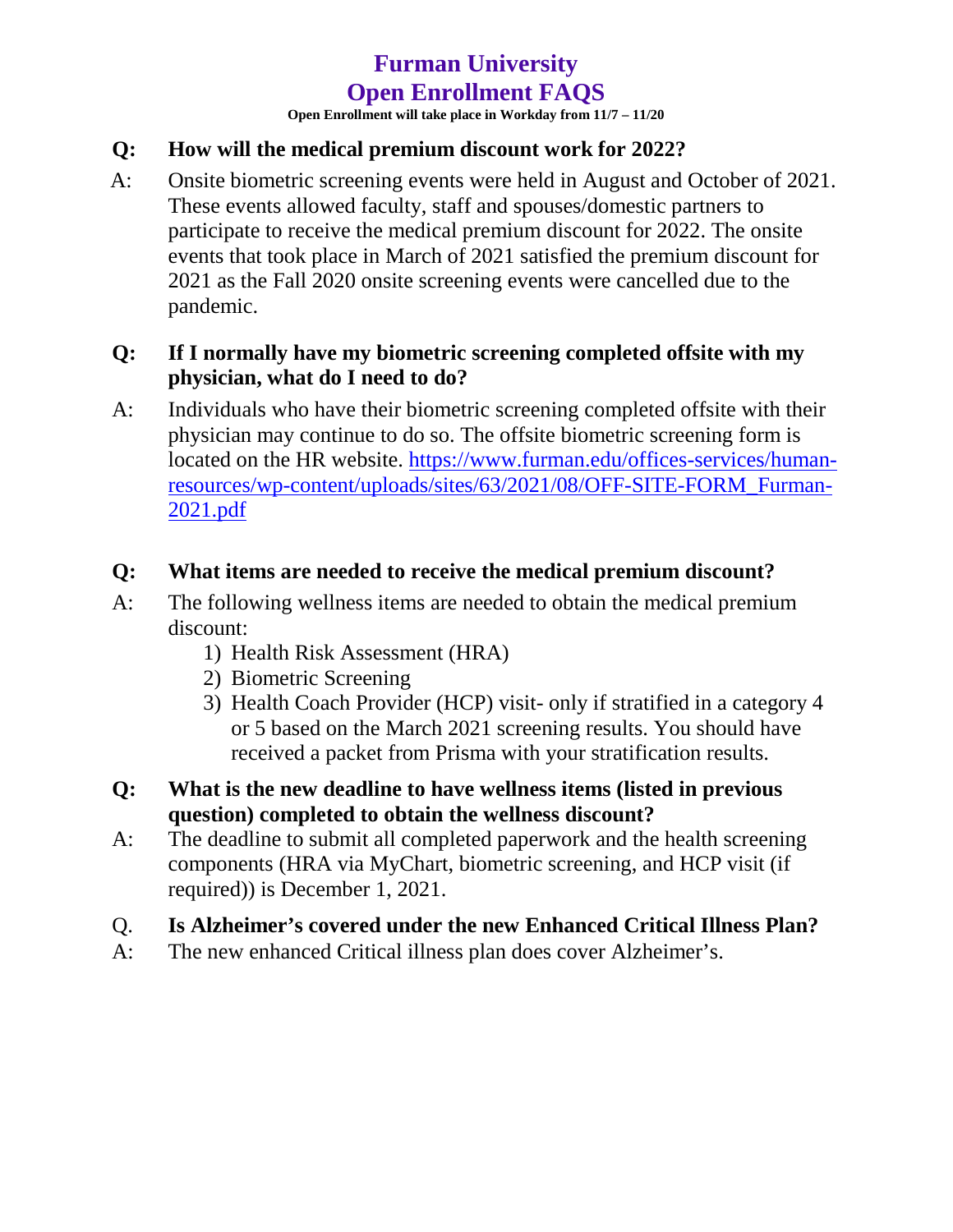# **Q. Can I enroll in the Unum Voluntary Products to include accident, critical illness, and/or hospital indemnity if I am not enrolled in Furman's medical plan?**

A: Yes. Individuals can enroll in any of the voluntary products regardless of which Furman medical plan they are enrolled in. Individuals can also enroll even if they are not covered on Furman's plan.

# **Q: If I am currently enrolled in either the accident plan or critical illness plan will I need to make a new election during the open enrollment process?**

A: Yes. Any individuals who are interested in the voluntary plans mentioned in the question above must make an active election during the open enrollment process. For current enrollees, elections will not automatically roll over since these plans will become new enhanced plans effective January 1, 2022. Individuals currently enrolled in the accident or critical illness plan will receive a notice from Human Resources showing their current coverage and steps needed to take in order to maintain the coverage.

# **Q: If I am currently enrolled in the current hospital indemnity plan, will I need to make a new election during the open enrollment process?**

A: Yes. Individuals enrolled on the medical High Deductible Health Plan (HDHP) will not automatically receive the hospital indemnity plan effective January 1, 2022. The new enhanced hospital indemnity plan will be available at the individual's expense for all medical plan members (HDHP, Basic and Plus) in addition to those not enrolled on the Furman medical plan.

# Q: **If my physician does not mark generic on a new prescription, will the pharmacy fill the prescription with generic medication or brand name?**

A: Due to our dispense as written pharmacy limitation, prescriptions will be automatically filled with a generic. If a prescription needs to be filled with brand name, the physician will need to notate this on the prescription.

# **Q: How does the deductible work for family coverage?**

A: The medical deductible associated with all plans is the amount you pay for certain medical services before Blue Cross Blue Shield (BCBS) begins to pay. The individual deductible on each plan applies to each individual. However, the individual deductible only needs to be met by three people max on the Plus and Basic Plan and by two people max on the HDHP plan. Once one individual meets their deductible, coinsurance applies to claims going forward for that individual. BCBS will then begin to pay 80% of the claim cost and the member will pay 20% until the individual out of pocket maximum is met.